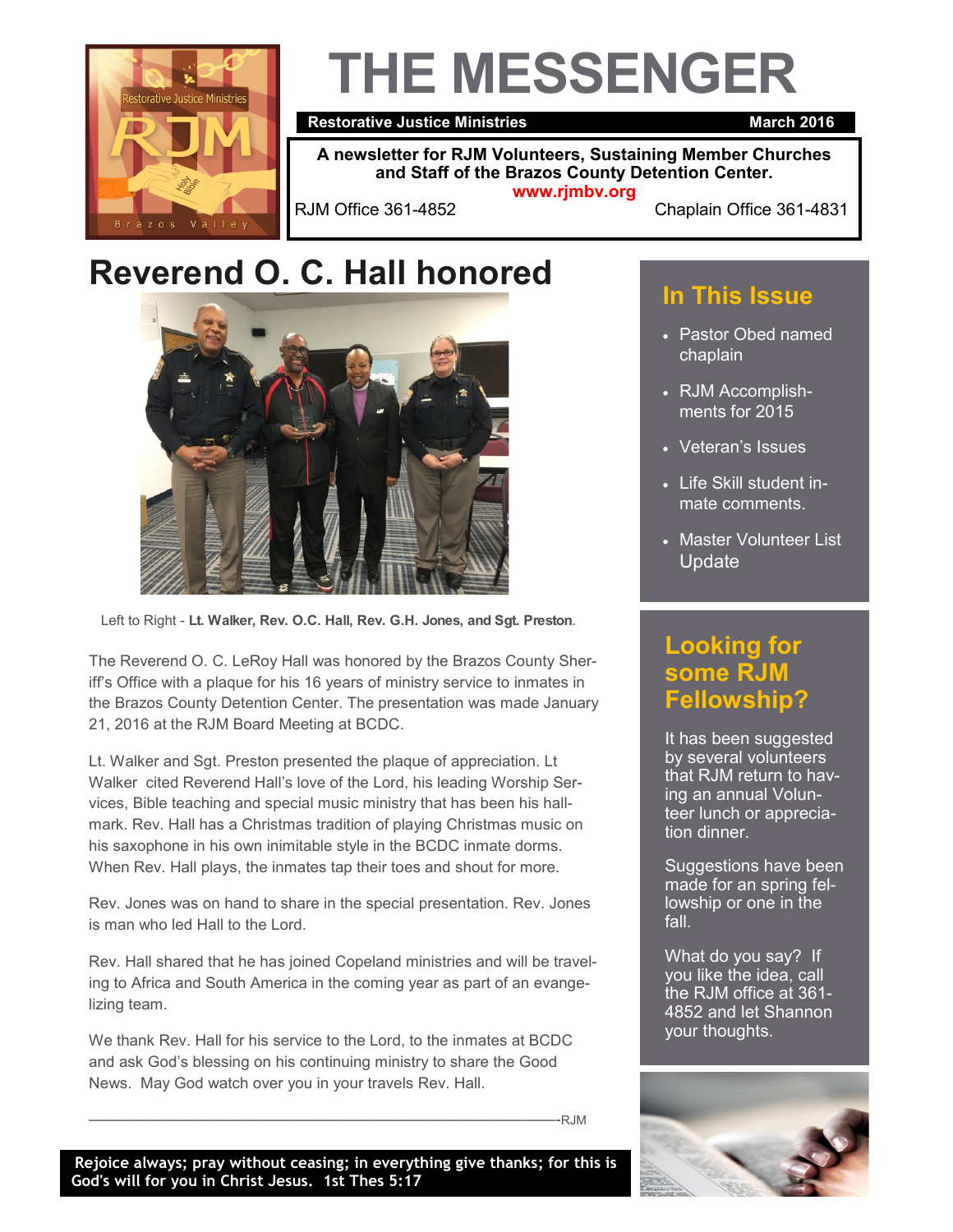#### **Master Volunteer list update.**

RJM's master list of volunteers is being updated by volunteer Carrie Green.

Carrie is calling all volunteers to verify address, phone number, email and date of teaching or worship services.

With over 70 volunteers, it is vital that RJM have the most current information to ensure good communication.

When Carrie calls for your info, say hello and thank her for her support of RJM.

 $-RJM$ 

#### **Chaplain Obed Named BCDC Chaplain.**

Pastor Obed Matus was named permanent part time Chaplain for BCDC by the Board at the January Board Meeting. Pastor Matus had been in the position of Interim Chaplain since March 2015.

Chaplain Obed has done a wonderful job as Chaplain, increasing contacts with inmates, organizing and streamlining the Chaplaincy duties in BCDC. He has initiated a discipleship program for inmates seeking to make a commitment to the Lord, and been instrumental in bringing new technology to streamline many of the chaplaincy duties.

Under Chaplain Obed's guidance, Bible Studies and other Spiritual materials are being distributed to the inmates upon request.

Pastor Obed's telephone number at RJM is 361-4831. He is in BCDC, on Sunday, Monday and Wednesday.

Congratulations, Chaplain Obed. May God continue to bless your work in BCDC.

———————————————————————————RJM

#### Inmate Evaluations of Life Skills Classes Session 1

-Inmate Life Skill Evaluation I liked this class (**Men's Parenting)** because it showed me how my parenting and my relationship with God are related.

It was helpful to put our budget down on paper, and see what we needed to get through the whole month, what was going where.

Learning how to reestablish credit and avoid the "Debt Snowball" were very helpful. **(Women's Personal Finance)**

Since being in this class (**Men's Comm/Anger Mgt**) my relationships with my loved ones has improved and I understand now that I can control what makes me angry.

This class (**Men's Personal Finance**) has helped me think about my future finances and putting God first. I will put God first and work to get myself out of debt and save some money so I can have a better life. Thank you for sending the two instructors to help me better my life. Thank you, Jesus.

Identifying core emotional issues and identifying pride were very helpful. Scripture reading were very helpful and I learned to go to the Lord for help . **(Healed Hearts Class)**

Thank you for being there and listening, not many people will do these classes (**Relationship Awareness)** to help people.

This class (**Women's Celebrate Recovery**) helped me to stop and rethink my life and turn it over to Jesus Christ. Thank you.

> This class (**Men's Celebrate Recovery**) has helped me in my faith and get into the Word more. It has helped me cope better with some of my problems.

Instructors were great and gave good information.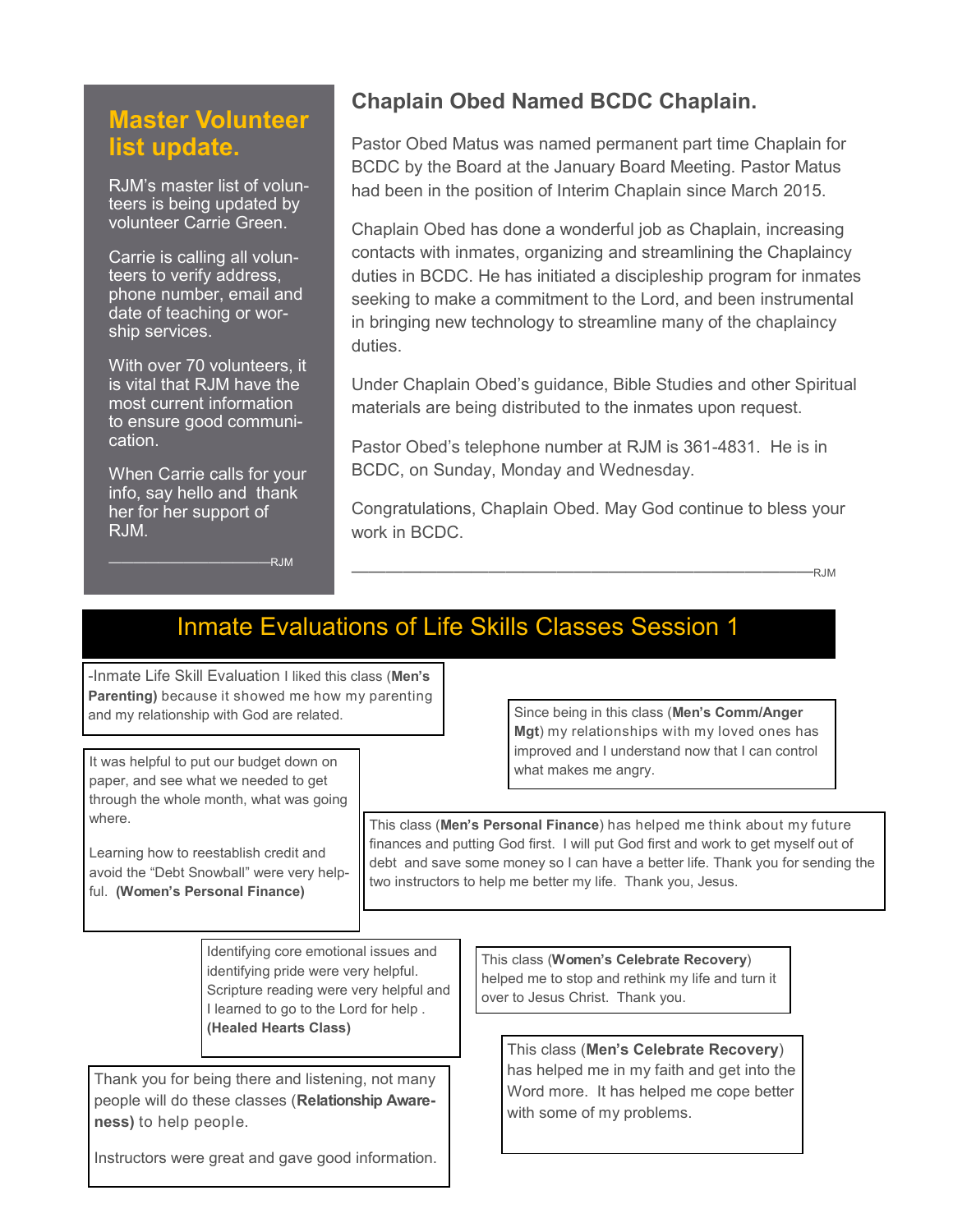## RJM State of the Ministry Calendar Year 2015

**An Annual Report to the BCSO and public on the activities, accomplishments and future directions of Restorative Justice Ministries, a 501c(3), a not for profit organization.** 

#### **Accomplishments**

- **Chaplaincy**. RJM oversaw a change in Chaplains and the establishment of a stable interim chaplaincy with *higher service levels*. The interim Chaplain has increased inmate contacts, refined Chaplaincy procedures, initiated a discipleship program leading to over 63 baptisms.
- **Website.** A new RJM website was developed that allows the ministry to be featured on the Internet and explains our ministry, provides resources to volunteers and inmate families. This new site also accepts online donations. The site address is [www.rjmbv.org.](http://www.rjmbv.org)
- **Newsletter.** Implementation and distribution of new bi-monthly Volunteer Newsletter to over 70 volunteers, sustaining churches, and community organizations.
- **Bible Study and Worship Scheduling**. In cooperation with the SO, RJM developed an improved scheduling and assignment worship services and conducted monthly by 70 volunteers, within BCDC.

#### **Areas of Concern**

- **Stable Funding.** RJM has a very modest budget of about \$23K annually and depends on donations to offset expenses. These donations have been falling off. RJM seeks to increase the number of supporting churches and to increase stable funding through various sources.
- **Volunteers.** RJM has periodic recruitment shortfalls for certain Life Skills Positions. Those who do volunteer often hear it word of mouth. It is hoped that the combination of our website and our active outreach to area churches more people will come to volunteer

#### **Future Directions**

- **Increase RJM visibility within the region.** RJM seeks to raise awareness of our ministry within the Brazos Valley Region.
- **Initiate "event" ministry**. In cooperation with BCDC management, introduce one time praise and evangelism events inside the walls.
- **Develop new ministry programs to meet SO/inmate needs.** Adapt current Life Skills curriculum to those needs or *develop new programs*, such as 1:1 mentoring and inmate reentry training programs



#### **Veteran Resources and Help**

The BCSO is actively monitoring known veterans among the incarcerated inmates.

Working with the federal government, state and local government, BCSO is ensuring that incarcerated veterans are made aware of the resources and assistance to which they are entitled.

There is a veteran organization with local connections that can help our veterans. It is the Military Veteran Peer Network.

The Military Veteran Peer Network's mission is to establish camaraderie and trust among veterans, identify and vet community resources and collectively, contribute to the communities where we live.

If you know veteran outside the walls that needs help you can get more information by calling the number below and ask to speak to Patrick Baca.

MHMR Authority of Brazos Valley - Patrick Baca, (979) 417– 8215.

For I know the plans I have for you says the Lord. Plans to prosper you, not to harm, you but to give you a hope and a future.

Jeremiah 29:11